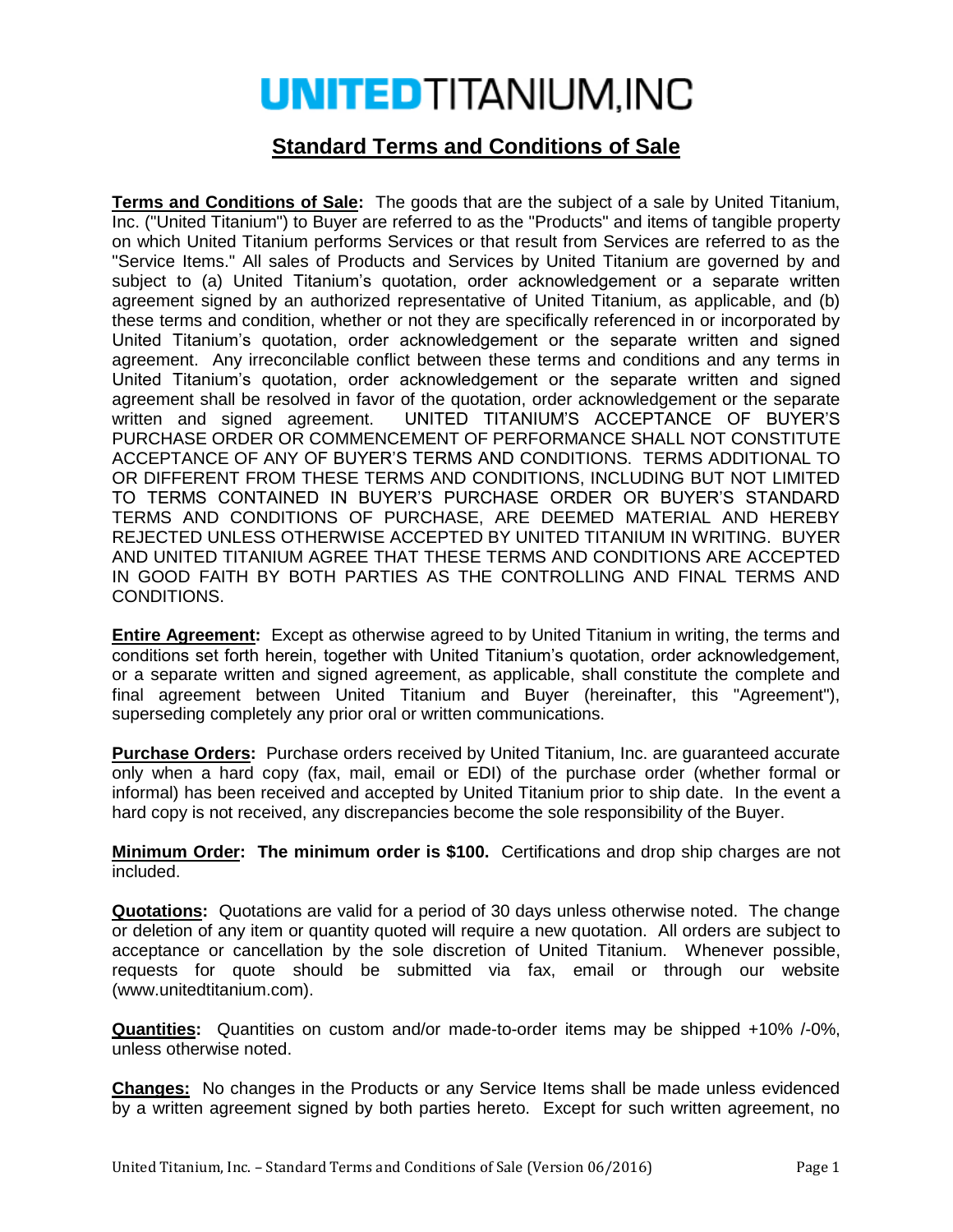oral, verbal, or written modifications, including subsequent purchase orders or change orders, shall bind either party hereto.

**Shipment and Risk of Loss:** Shipping charges are not included in Product or Service Items prices unless expressly indicated at the time of quotation. Buyer shall pay all shipping charges. United Titanium does not pay upgraded Freight Charges for late shipments unless prior arrangements have been made and agreed upon by United Titanium.

For all shipments other than vessel shipments, United Titanium shall deliver Products or Service Items to Buyer CIP Final Destination (Incoterms® 2010) except when United Titanium quotation states otherwise. For vessel shipments, United Titanium shall deliver Products or Service Items to Buyer CIF Final Destination (Incoterms® 2010) except when United Titanium quotation states otherwise. The term "Final Destination" as used above is the final destination of the shipment as indicated or expressly implied on the customer's purchase order or other written communication.

Title to the Products and Service Items shall pass to the Buyer at the point of shipment from United Titanium's facility in Wooster, Ohio, USA, whether freight prepaid or freight collect to destination, regardless of which party selects the carrier and arranges the freight charges or particulars of shipment. United Titanium shall retain the insurable interest in the Products and Service Items until the shipment reaches the stated destination. United Titanium shall file and pursue any claims directly with the carrier related to loss, damage or delay in transit, and Buyer shall not assert such claims against United Titanium or deduct from amounts owing to United Titanium.

**Export/Import Documentation; Compliance with Laws**: Buyer shall, at its sole cost and expense, be responsible for obtaining all licenses and permits and for satisfying all formalities as may be required to export the goods outside of the United States and to import them into any other country in accordance with prevailing laws, rules and regulations ("Export/Import Control Laws"). Buyer shall at all times (i) conduct its activities in strict compliance with all applicable laws, rules, regulations and governmental orders; (ii) pay any and all taxes, fees and other charges required by such laws, rules, regulations and orders; and (iii) have and maintain in full force and effect any and all licenses, permits, authorizations, registrations and qualifications from all governmental ministries, authorities and agencies. Buyer shall not, directly or indirectly, do or fail to do anything that will or could constitute a violation of the Export/Import Control Laws or other laws and regulations of similar purpose, applicable in the United States or any other country having proper jurisdiction. Buyer is aware that certain laws of the United States, which are applicable to Seller, including but not limited to, the Foreign Corrupt Practices Act, impose penalties on United States persons that participate directly or indirectly in making payments to any foreign government official, foreign political party or candidate, or foreign political office. Buyer represents, warrants and covenants that it shall not offer or promise to make any payment, in currency or property, to (i) any government official, political party, political candidate or political office or (ii) any third person, firm or entity that in turn will make a payment to any government official, political party, political candidate or political office. Buyer shall, upon Seller's request, willingly share information required to export orders.

**Delivery:** Delivery dates are approximate. The failure to meet an indicated delivery date will not constitute a breach to this Agreement.

**Inspection and Acceptance:** Within five (5) days of the receipt of the Products or Service Items, Buyer shall inspect the Products or Service items with regard to any defects. Claims for corrections from Buyer must be made in writing to United Titanium within ten (10) days of receipt of the Products or Service Items, and if a claim is not made within said time period, the Products or Service Items shall be deemed accepted. In case defects are found during such

United Titanium, Inc. – Standard Terms and Conditions of Sale (Version 06/2016) Page 2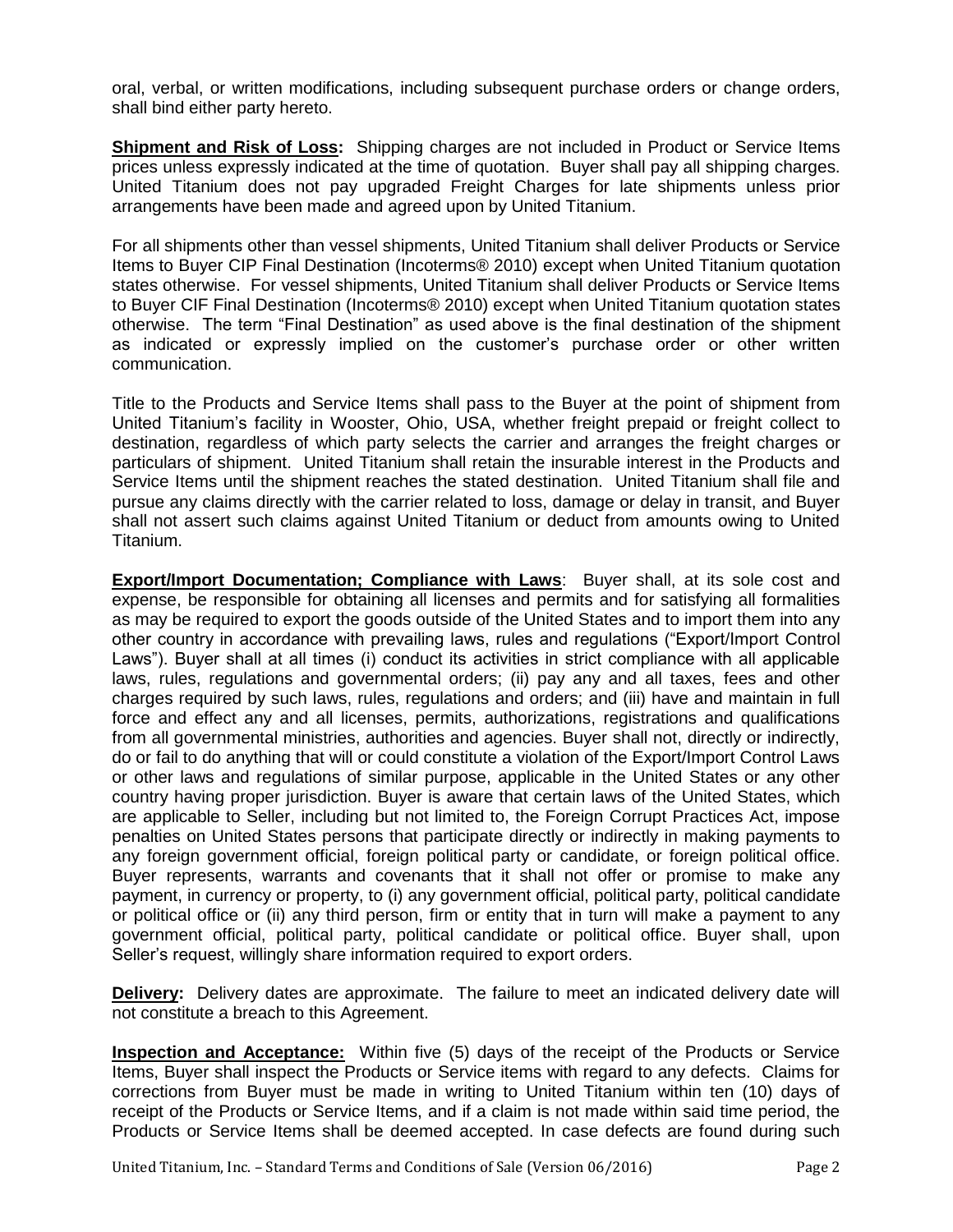inspection, Buyer shall notify United Titanium immediately but not later than ten (10) days after receipt of the Products or Service Items. The failure to provide said notice within the ten (10) day period shall be deemed acceptance of the Products or Service Items by Buyer. Upon receipt of notice, United Titanium shall have the right to inspect and investigate to determine the validity of the defect. To the extent United Titanium determines that there is a defect for which United Titanium is responsible hereunder, then in such case United Titanium's sole obligation is to correct or replace the Products or Service Items to conform with the Specifications at the expense of United Titanium; however, United Titanium shall have no liability to correct or replace any items caused by Buyer. In such case, United Titanium agrees to arrange for transportation of the Products or Service Item in transit, as well as the transportation of the repaired or replaced Products or Service Items from United Titanium's facility, and such reasonable costs of such rework or return including a return for analysis of the Products or Service items shall be borne by United Titanium.

**Returns and Cancellations:** Returns will be accepted only when they are identified with a Return Authorization Number. A 20% restocking fee will be charged. A minimum 20% charge may also apply at the discretion of United Titanium to cancelled orders depending on the completeness of the manufacturing process. Custom and made-to-order items may not be returned.

**Miscellaneous charges:** Other charges relating to your order may include, but not limited to:

- Drop Ship charge Minimum of \$25 per order
- Certification charge Minimum of \$15 per order under \$250
- International insurance
- Packaging fee

**Payment Terms:** Invoices are due and payable **net 30 days from the date of invoice**, unless otherwise set forth in writing and signed by United Titanium. United Titanium reserves the right to establish and adjust credit terms applicable to Buyer, including without limitation, the right to require payment in advance or to require C.O.D. payment. Invoices issued by United Titanium will be paid by Buyer regardless of disputes relating to other invoices, and United Titanium waives the right to assert offsets or counterclaims with respect to such invoices.

**Security Interest:** Buyer grants to United Titanium a priority lien, security or collateral interest in the Products or Service Items and any accounts receivable or cash from the resale of the Products or Service Items until full payment is received, with respect to any sales on open account. Buyer shall complete and cooperate with the submission of any documents necessary to validate or enforce United Titanium's rights hereunder.

**Failure of Payment**: If Buyer fails to make payment in full or in part when due or refuses to pay any applicable price increases or surcharges, United Titanium shall have the right, in its discretion, in addition to all of the remedies to which United Titanium may be entitled without an effecting election remedies, to: (i) immediately suspend performance and cancel the unfinished portion of any outstanding orders, (ii) declare all unpaid amounts for the Products or Service Items delivered immediately due and payable, (iii) withhold further deliveries, or (iv) terminate all obligations to Buyer. If United Titanium elects to proceed with an order after the suspension of performance, United Titanium shall have an extension of time for performance as is necessitated by the suspension. United Titanium shall have the right to enforce payment of the full purchase price, including any price increase or surcharge, for Products or Service Items already delivered or in process. Buyer shall reimburse United Titanium for all costs of collection, including reasonable attorney's fees, incurred as a result of Buyer's failure to make payments when due. Furthermore, in event of a cancellation or termination by United Titanium, it shall be entitled to any and all damages under the Uniform Commercial Code, including without limitation, lost profits and all other expenses and losses incurred by United Titanium.

United Titanium, Inc. – Standard Terms and Conditions of Sale (Version 06/2016) Page 3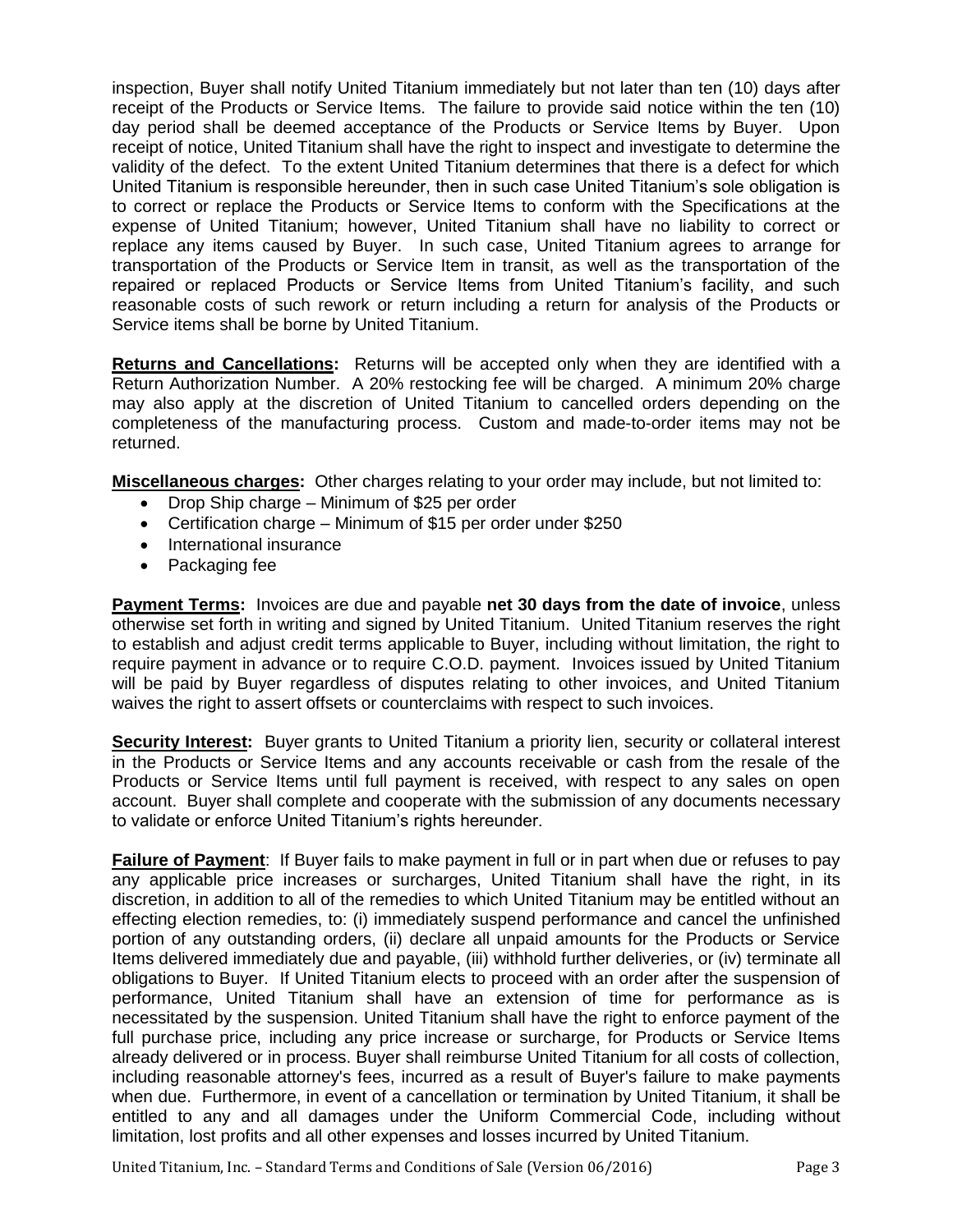**Duties and Taxes:** Prices on the Products and Service items are exclusive of all city, state and federal excise taxes including, without limitation, taxes on manufacture, sales, receipts, gross income, occupation, use and similar taxes, and exclusive of any duties, tariffs, import fees, or any other fees associated with imports and exports. Wherever applicable, any such items will be added to the invoice as a separate charge to be paid by the Customer. Buyer hereby affirms that it is purchasing the Products referenced herein for resale, and/or the Buyer is not the end user of the Products, so as to be exempt from any otherwise applicable sales tax.

## **Other Items of Interest:**

**Socket products:** Socket products are manufactured with 2A threads not 3A and thus do not meet ANSI specifications unless quoted otherwise. Set screws will be cup point unless otherwise stated.

**Machine Screws – Bolts – Hex Cap Screws:** These fasteners are very similar but have distinct differences. Machine screws and bolts are common inventory items; hex cap screws are not. Please call for additional information.

**Limited Warranty:** EXCEPT AS EXPRESSLY SET FORTH IN UNITED TITANIUM'S QUOTATION, ORDER ACKNOWLEDGEMENT SIGNED BY UNITED TITANIUM, OR SEPARATE WRITTEN AND SIGNED AGREEMENT BY UNITED TITANIUM, UNITED TITANIUM MAKES NO WARRANTIES, EXPRESS OR IMPLIED, INCLUDING, BUT NOT LIMITED TO, ANY IMPLIED WARRANTIES OF MERCHANTABILITY OR FITNESS FOR A PARTICULAR PURPOSE, ALL OF WHICH ARE EXPRESSLY DISCLAIMED. AT UNITED TITANIUM'S DISCRETION, BUYER'S SOLE AND EXCLUSIVE REMEDY WITH RESPECT TO THE CONFORMANCE OF ANY PRODUCTS OR SERVICE ITEMS FURNISHED BY UNITED TITANIUM UNDER THIS AGREEMENT SHALL BE LIMITED TO EITHER: (1) REPLACEMENT OF SUCH PRODUCTS OR SERVICE ITEMS AT THE POINT OF SHIPMENT FROM UNITED TITANIUM'S FACILITY, OR (2) REPAYMENT OF OR CREDIT AGAINST THE PURCHASE PRICE OF SUCH PRODUCTS OR SERVICE ITEMS UPON AUTHORIZED RETURN THEREOF. The employees and representatives of United Titanium are not authorized to make any statement or representation as to the Products or Service Items inconsistent with this Agreement and no such statements made will be binding upon United Titanium or be grounds for any claim. United Titanium does not recommend specific parts, materials or alloys for customer applications.

**Disclaimer:** United Titanium shall not be responsible for any damage or injury resulting to or caused by any Products or Service Items, or for any reason, including without limitation, by reason of installation by Buyer, improper storage, unauthorized service, alteration of the Products or Service Items, or neglect or abuse or the use of the Products or Service Items in a manner inconsistent with its design. United Titanium shall not be liable for any delays or losses caused by United Titanium's error, unless such delays and losses are caused by willful misconduct of United Titanium. Buyer acknowledges and agrees that if Buyer identifies specific applications for the use of United Titanium's Products or Service Items, United Titanium shall not be responsible for any deviations from the applications or nondisclosure of Buyer of any additional information, including, but not limited to Buyer's failure to properly install the Products or Service Items. If design and specifications are specified by Buyer, the parties agree that Buyer is exclusively responsible for design and specification plans. United Titanium shall not be responsible for the correctness or adequacy of any design details, plans, or material not furnished by United Titanium. The parties further agree that United Titanium shall not be responsible for any Products or Service Items which have been modified or integrated with other Products or Service Items not designed or selected by United Titanium.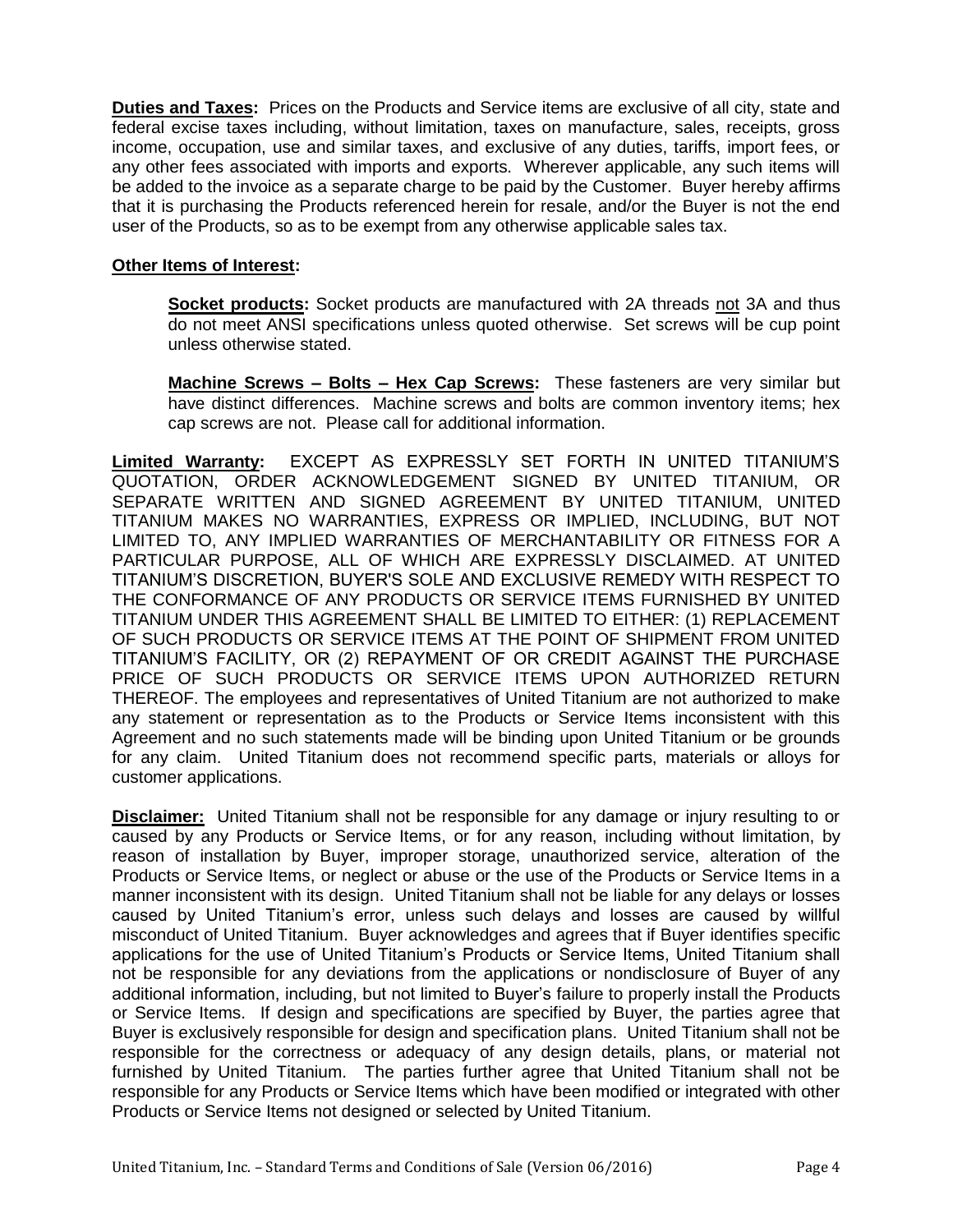**Limitation of Liability**: IN NO EVENT SHALL UNITED TITANIUM BE LIABLE FOR ANY SPECIAL, INDIRECT, INCIDENTAL, EXEMPLARY OR CONSEQUENTIAL DAMAGES WHATSOEVER, INCLUDING, BUT NOT LIMITED TO, LOSS OF BUSINESS OR PROFITS, EVEN IF UNITED TITANIUM IS ADVISED, OR SHOULD HAVE KNOWN, OF THE POSSIBILITY OF SUCH DAMAGE OR LOSS. THE LIABILITY OF UNITED TITANIUM, WHETHER IN CONTRACT, TORT, OR OTHERWISE, AND ANY AND ALL DAMAGES IMPOSED UPON UNITED TITANIUM SHALL IN NO EVENT EXCEED THE AMOUNT PAID BY BUYER TO UNITED TITANIUM FOR THE PRODUCTS OR SERVICE ITEMS SUBJECT TO THE CLAIM.FURTHERMORE, IN THE EVENT THAT ANY PRODUCTS OR SERVICE ITEMS SHALL BE MANUFACTURED AND/OR SOLD BY UNITED TITANIUM TO MEET BUYER'S PARTICULAR SPECIFICATIONS OR REQUIREMENTS, UNITED TITANIUM SHALL NOT BE LIABLE FOR ANY FAILURE TO MEET PARTICULAR SPECIFICATIONS OR REQUIREMENTS, OR ANY CLAIM FOR INFRINGEMENT OF ANY PATENT, ARISING FROM THE BUYER'S PARTICULAR SPECIFICATIONS OR REQUIREMENTS FOR THE PRODUCTS OR SERVICE ITEMS. THE REMEDIES OF BUYER SET FORTH HEREIN ARE EXCLUSIVE AND ARE IN LIEU OF ALL OTHER REMEDIES.

**Indemnification**: Buyer shall indemnify, defend, and hold United Titanium, its officers, employees, directors, representatives, shareholders, agents, successors and assigns harmless against any and all losses, claims, damages, judgments, liabilities, or expenses, including, without limitation, reasonable attorney fees and expenses, incurred by United Titanium as a result of or arising out of: (a) Buyer's breach of these terms, of any agreement between the parties hereto, or of any obligation to United Titanium; (b) actual or alleged misuse or misappropriation of a trade secret resulting directly or indirectly from Buyer's action, or any actual or alleged direct or contributory infringement of, or inducement to infringe, any United States or foreign patent, trademark, or copyright by reason of the use of the Products or Service Items by Buyer; (c) the use of the Products or Service Items by Buyer or any other third party; (d) any act or omission of Buyer or its agents, employees, representatives or subcontractors, including without limitation, any act or event of Buyer, or its employees, representatives, or agents, described herein. Buyer shall promptly notify United Titanium of any suit filed against it or its Buyers on account of any such indemnification obligation of Buyer hereunder, and at United Titanium's option, Buyer may assume the sole responsibility for the defense of such action at Buyer's sole expense. United Titanium may be represented by their own counsel in any such suit at the expense of Buyer, however, no settlement shall be entered into on behalf of United Titanium without United Titanium's prior consent in its sole discretion.

**Acknowledgement of Buyer:** Buyer hereby acknowledges and covenants that it has all trademark, trade name and all intellectual property rights with respect to any information or other items or materials being provided to United Titanium hereunder. Furthermore, Buyer shall pay all royalties and license fees necessary for the enjoyment of rights to any inventions, machines, processes, or devices which may be applied to or incorporated in any Products or Service Items being sold hereunder.

**Governing Law/Venue**: In all respects, the parties agree that they shall be subject to, and governed by, the laws of the State of Ohio. In the event that any legal proceeding is commenced or arises, said legal action shall be commenced and filed in Wayne County, Ohio, or the federal court with jurisdiction over Wayne County, Ohio. Buyer hereby knowingly and irrevocably waives any objection on the grounds that improper jurisdiction or venue to an action in said courts, and agrees that effective service of process may be made upon Buyer by mail at the last known address of the Buyer.

**Non-Assignment:** Buyer may not assign or delegate its obligations under this order without United Titanium's prior written consent, however, United Titanium may assign or subcontract its obligations hereunder without Buyer's consent.